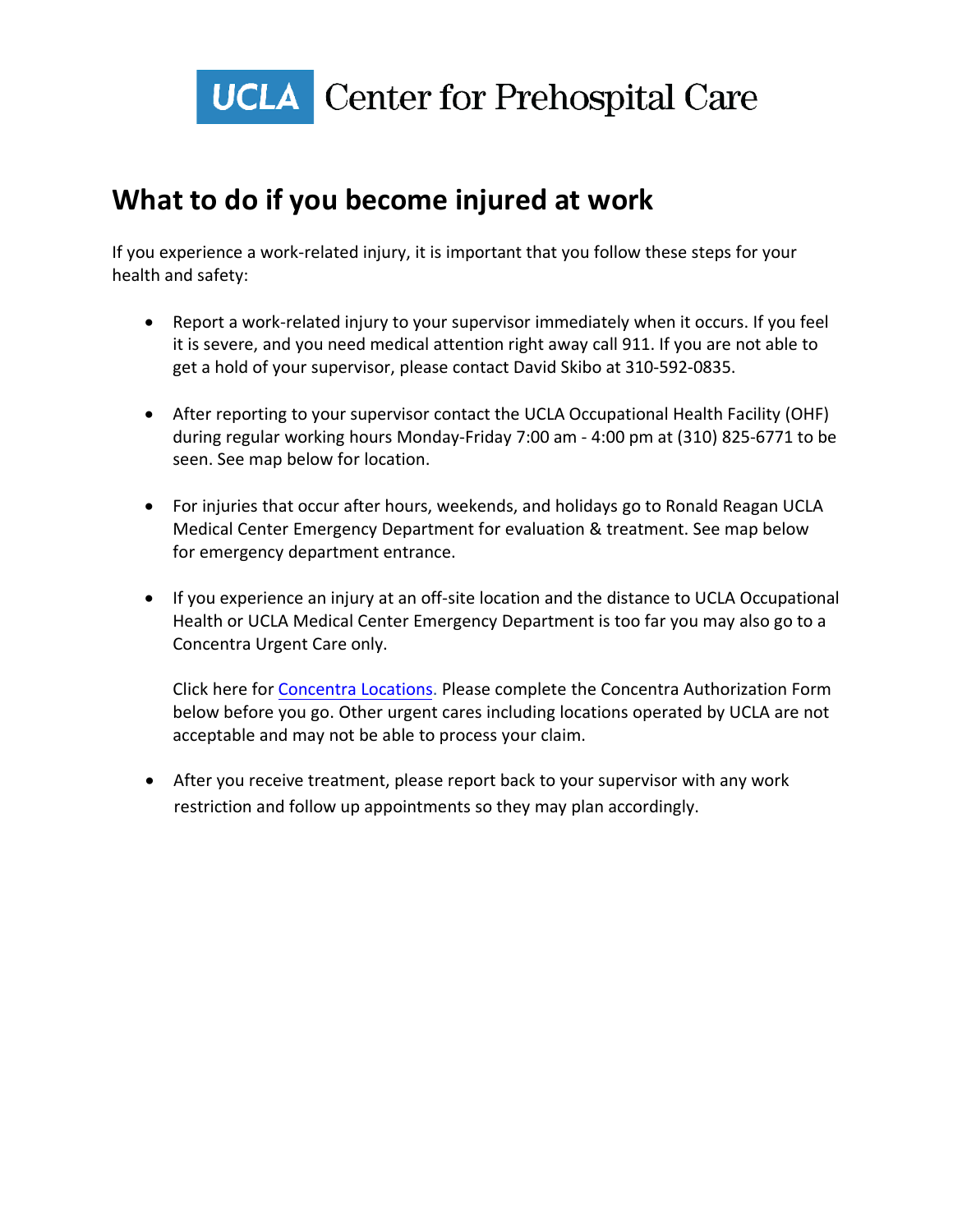

## **UCLA Occupational Health Facility**

**Occupational Health Facility** 

**10833 Le Conte Ave, Room 67-120 CHS**

**Los Angeles, CA 90095**

**(310) 825-6771**

**Monday-Friday 7:00 am - 4:00 pm**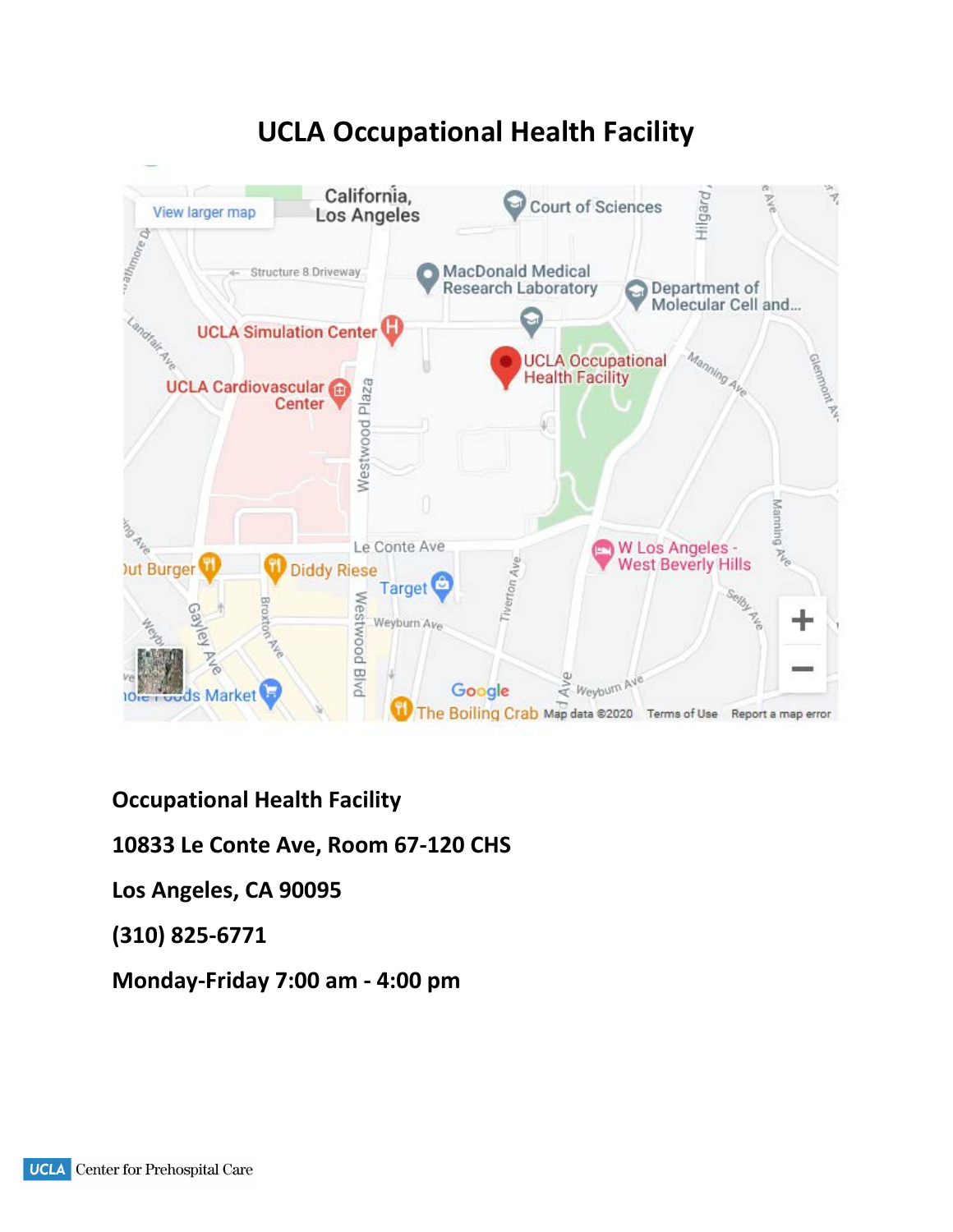